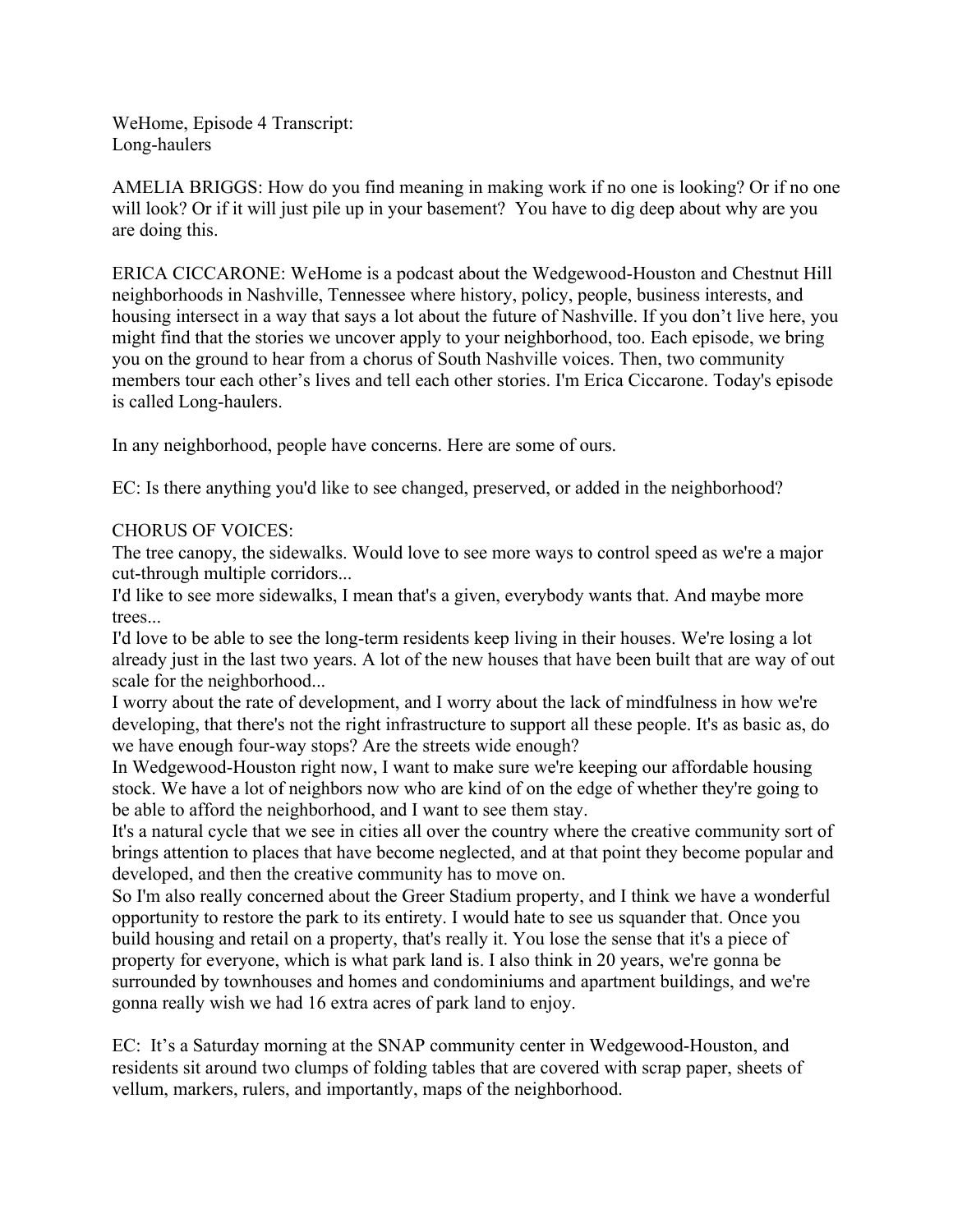Neighbor: That's one great thing about this site that's important and of note is the scene between the more commercial activity and more of the residents, so this is an opportunity for kind of the new and the old to come together... Nice job writing upside down.

EC: They've been asked basically to daydream together about what they'd like to see here in the near future. The organizers call them Neighborhood Design Workshops.

Neighbor: This would be kind of interesting to art bikes, like b-cycle, since we have the art crawl. If we got a bunch of old bikes and go the kids to paint them...

Eric Malo: My name's Eric Malo. I'm a cofounder of Converge with my wife Alysha. We moved here in September 2008, so nine years ago. We began hosting these Neighborhood Design Workshops. We've had five or six at this point, and our goal with the workshops is to bring individuals together and to brainstorm ideas for positive growth in our neighborhood. The neighborhood has been changing significantly in the past five to ten years. There's lots of new growth. Developers have been buying small lots of land and combining them and doing larger developments, or buying industrial lots and doing zoning changes for larger developments. Several years ago, we felt like there wasn't good communication between developers doing projects in the neighborhood and the neighbors themselves. We wanted to make sure that neighbors could have a voice in the process. Several of us wanted to make sure that the growth was smart and intentional.

Design professional: I think it reinforces that this bridge could be an incredible experience and introduction to the neighborhood, so when people cross over it, they know that they're coming into someplace special that people care about. It's a space that evokes feeling and they want to be a part of that energy.

EM: Some of the workshops are specific to certain projects a developer will be working on. And some of the workshops are less specific and focus on general neighborhood infrastructure or public space. And in all of the cases, what we do is we bring neighbors––there's an open invitation to everyone in the neighborhood and friends and others––we also invite developers, and we invite design professionals, so we have a number of architects and urban planners. We have very broad conversations about what we'd like to see in the neighborhood, and we look at specific lots or areas and look at certain lots and areas and come up with ideas of what would be best in that location with a neighborhood perspective.

And then in the workshops that we invite developers to, they have a specific project in mind. The way we've organized those workshops is we've had two different projects, and we break into two separate groups. The developers are in attendance. They have their team. They might have an architect or an urban designer. They might have a civil engineer. Then we have the neighbors, and then we have other design professionals who are not engaged on that particular project. We sit down, and we draw, we sketch, we make lists, we get creative, we think about broad ideas, we encourage developers to think outside their normal routine, to think a little bit outside the box.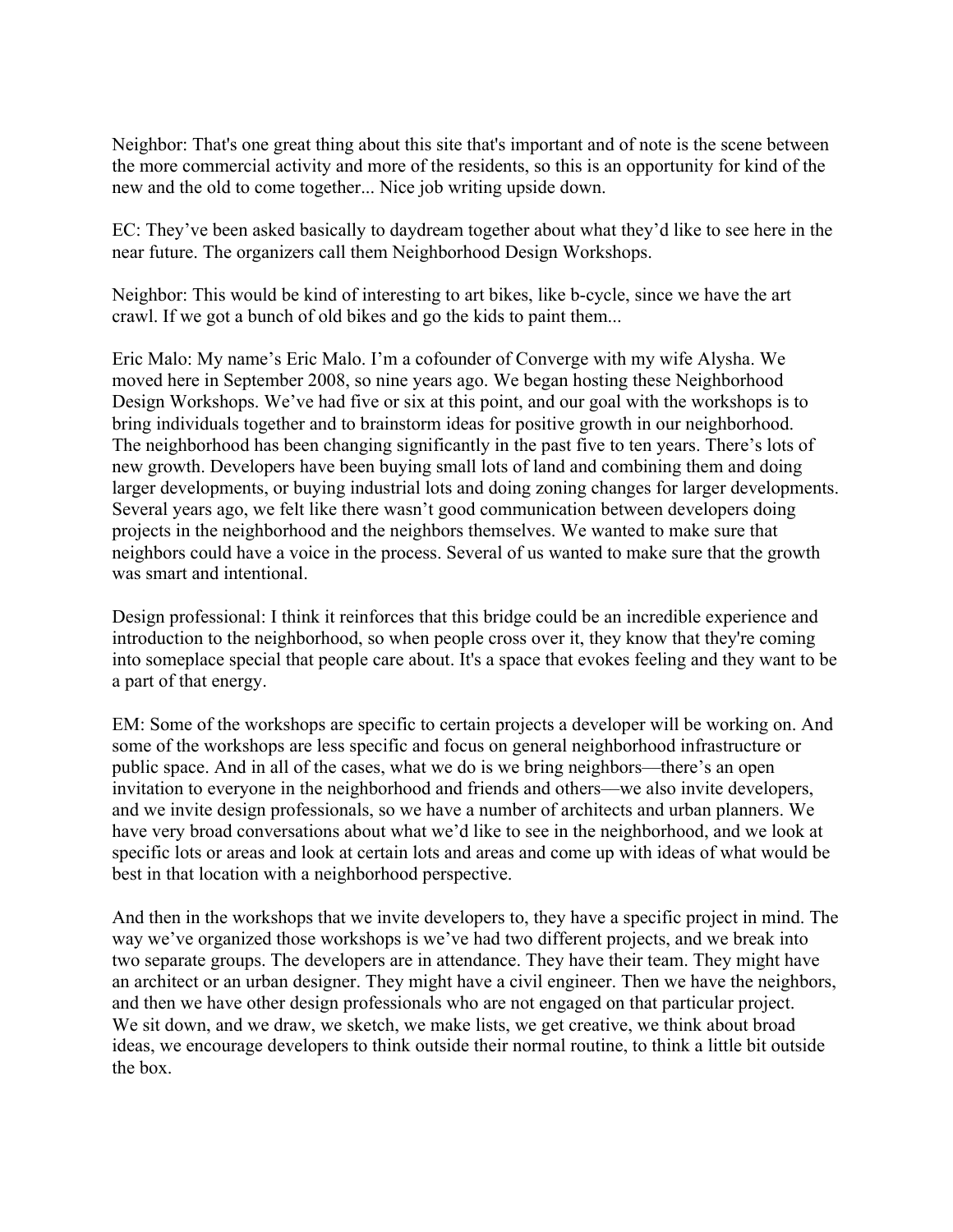EC: If that part about bringing developers to play gives you pause, join the club. I admit to feeling skeptical early on. But I liked Eric and his wife Alysha. They're smart and savvy, and Eric has been a board member of our community organization for years. Note: that's South Nashville Action People that Bill Perkins founded back in episode 1. Among other things, Eric is heading up the renovation of SNAP's five designated affordable housing apartments. It's been a long process of planning, budgeting, and securing a loan to make all five apartments rentable again. So he's not someone who doesn't have the interests of longtime or below median income residents in mind.

EM: It's common for neighbors to be distrustful of developers, and it's also common for developers to not hold neighbors' opinions in very high regard. And there are reasons for both of those things, and there are certainly situations that have happened in our neighborhood that led people to have that distrust or that caution about the other side.

Previous to doing these workshops, we'd seen a lot of interaction between developers and neighbors to be contentious. Developers would present ideas and neighbors would react to it. It was a passiveness on neighbors' part of being shown something, and the only option they had was to react, and often it was negative reactions. Even when there was some positive to the project, it was the negative that kind of took the forefront. We're hoping these workshops can kind of separate that reactionary response. We're hoping that by being proactive and developing good, strong relationships between all the parties involved that we can have a much stronger output of built product in the end.

I think sitting down at the table and working together, everybody can see that the other people involved are actually people. They're individuals. The developers are doing this as a job. The neighbors live here and this is their life. Everybody can share about their lives when they're sitting at the same table. They're at the same height. They're speaking the same language. And it's not somebody presenting to someone else.

The main thing about our neighborhood that attracted us when we first moved here and that I'm focused on retaining is the diversity of the neighborhood. Diversity makes a neighborhood so much more interesting, enjoyable, active. Part of the design workshops' goal is to make sure that the neighborhood remains diverse and that we don't become a much more homogenous neighborhood that's lacking in character, lacking in welcomeness. We want to make sure that everybody is welcome and have a very diverse, open neighborhood.

Alysha Irisari Malo: My name is Alysha Irisari Malo. I am the co-founder of Converge, which is a new arts organization in the neighborhood. We are a curated group of artists and creative thinkers that collaborate on interdisciplinary projects that have a positive social impact on the community.

The reason why we came up with Converge is because Eric and I are both seeking that in our personal lives. He's an independent architect. He was working at home he was going to coffee shops, but he felt like he needed interaction with other people. He was like, well you know, I want to this community work as well, and I feel like I'm divided in my personal work and my community work. I felt like it was isolating to be a professional artist having my studio at home.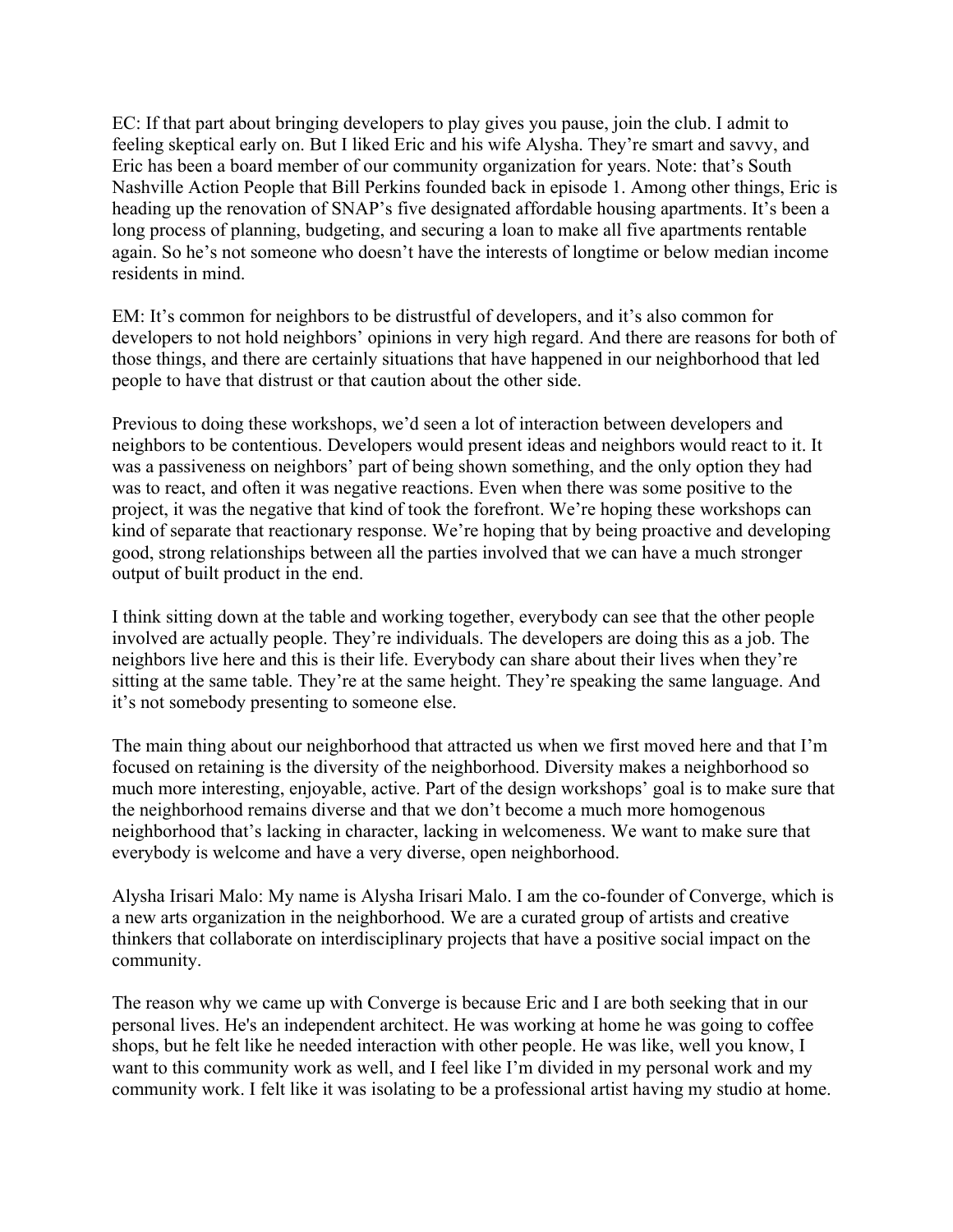I'd just started getting this interest with working with other people and sharing ideas with other people...Dialogue. All of those things worked their way into Converge.

EC: I think a lot of us stereotype artists as getting some kind of a calling very early on in life. It's true for some. But many artists struggle against the way they'll be perceived by family, whether they'll be able to live off of their work––and how they'll get by if they can't. And importantly, how they'll keep creating and growing as artists when success is measured by financial accomplishments and the kind of critical acclaim that is hard to come by. Alysha's parents are both doctors. Her sister is a doctor. Her brother works for a major corporation. When she enrolled at Vanderbilt, she planned to be on the pre-med track. After some soul searching and long conversations with her family, she switched to visual art and art history. A couple years after graduating, she made for Chicago to continue her studies at the School of the Art Institute of Chicago. (You'll hear her refer to this as SAIC later.) The work she makes is multidisciplinary and hard to pinpoint—and that's not a bad thing.

AIM: I do poetry. I do recently text based visual art as well. I come from a painting and drawing background, that's kind of my comfort zone. But over years I've gone into abstract photography, mixed media, paintings and different materials on it, digital prints. I've done some etching of text on windshields for sculptural installations. I integrated one with a video.

AMELIA BRIGGS: My name is Amelia Briggs. I do not live in this neighborhood, but I work in this neighborhood. I'm director of David Lusk Gallery. I've lived in Nashville about a year. I'm also an artist myself, so I feel like I live in this neighborhood; even though I'm not technically here, I spend a lot of time in this neighborhood.

ERICA CICCARONE: Amelia's practice is one that embraces the kind of visual, ultra-sensory images we are inundated with since birth. Cartoons, comics, commercials, advertisements––all of it comes into her practice, and she harnesses it for playful, eye-popping compositions. My favorite are her inflatables: 3D wall hangings that look, quite deceptively, like inflated pool rafts. They also remind me of bubble-gum wrappers because she uses a palette of bright pastels to form rounded, abstract shapes that hint at coloring book drawings and cartoons. Undeniably feminine, they also playfully suggest the forms and materials of womanhood. What's more is her curiosity about other artists––for years, she's been recording her conversations with them for print, about how they work, what they struggle with, how they think about color and form, and how they process the events of world. She hosts a podcast with a Memphis friend, Ellen Dempsey, in which they talk to artists about the creative process and more.

But Amelia's journey to this point wasn't a direct route. She sat down with Alysha to talk about how she got here, art in Memphis and in Nashville, and the commitment required to consistently make art for years.

AB: So I went through this period in time in my life where I turned a corner. I had graduated from undergrad and I think I mentioned earlier that I didn't care...I was a horrible student. I was bartending towards end of my time in college. I was getting a degree in painting so you'd think I would be really involved in that, but I was just kind of doing what I had to do to get by. I was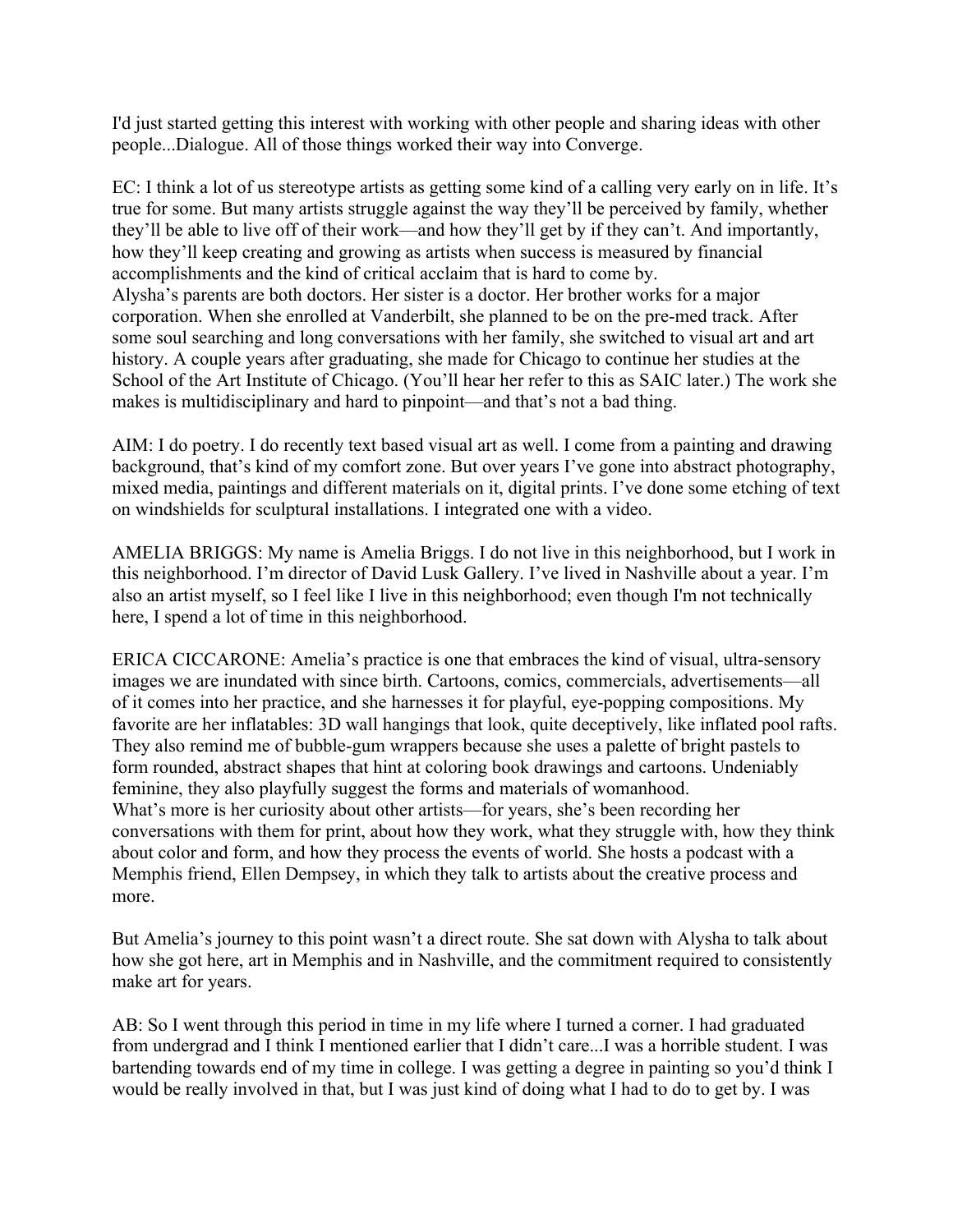drinking a lot. I was hanging out with a lot of people that weren't going to pull me up or get me to where I wanted to be. I was working at a bar in downtown Indianapolis right by the Colts stadium and the convention center and making a ton of money. I was just going out all the time. I wasn't really working [on art]. I did graduate. I just lost myself.

I think a lot of artists experience this, or I did, where I felt like there was no hope for me to get a normal job. I had a BFA. I was seeing people in suits and going to nine to five jobs, and they seemed like real adults to me. I was working at a bar. I was slinging drinks, and I felt so desperate to make something of myself. I didn't want to be there forever. I ended up getting a job as a territory manager for a distributing company, basically working in sales, but it was still in the liquor industry. I was making good money. I was living in Indianapolis. Again, I started going out all the time and drinking all the time. I was really far away from anything art related. Kind of out of nowhere I started reading a lot, and I had this insane feeling of like that I had to try to do something, to be something. I felt like everything was meaningless. Going out with friends is great and getting drink...but at a certain point, it's just boring, and I just felt desperate. My parents came into town, and we were eating lunch at the Indianapolis Museum of Art. It was really crowded and busy. I remember I just told them I'm gonna quit my job, and I'm gonna move to Michigan. My parents were both really afraid for me but let me do it. I think they were afraid for me when I had gotten a BFA and they thought I would never have a real job. And then I had a real job, and I was making good money and supporting myself. But they let me do it. They have a little house in Michigan that they don't live in full time.

I saved up as much money as a could and just moved there and completely left my life. I kind of lost touch with my friends, and I didn't know anyone there. It was a really important thing that I did that I don't think I realized until later how much of an impact that made on my life and how much it drastically changed my life. I remember my parents have this little basement in the house. I just filled it with giant stretchers. It was a transformative experience because I was this really social person, and I had no one. It was really isolating and scary.

So I moved to Michigan. I had thrown myself into this situation, and I didn't really know what my plan was. I think I just felt like I had to give myself a chance as a visual artist. In my mind, that was the only way that I could really take a chance was to separate myself from Indianapolis from my friends, from everyone I knew...to have no job. I'd saved enough money so I didn't have to work. I basically felt like I had to walk away from everything to prove to myself or at least know that I had tried to give this a go. And I didn't know what that meant. I remember feeling an odd sense of just knowing that it was the right thing to do. But I also experienced so much doubt when I was there from being isolated. I remember being alone so much that even even going to the grocery store felt really overwhelming to be around people 'cause I was walking around in paint-covered sweats. I was a crazy person. I went from being really social person to just no one. I lost a lot of friends because I didn't reach out to anyone. I didn't know what to say.

## AIM: How did that inform your art?

AB: Well, I got there and put all this pressure on myself, and it paralyzed me. In my mind, I thought I have to make a masterpiece now because I've made all these sacrifices. I started from scratch and I tried to just break it down into what am I interested in painting? What do I want to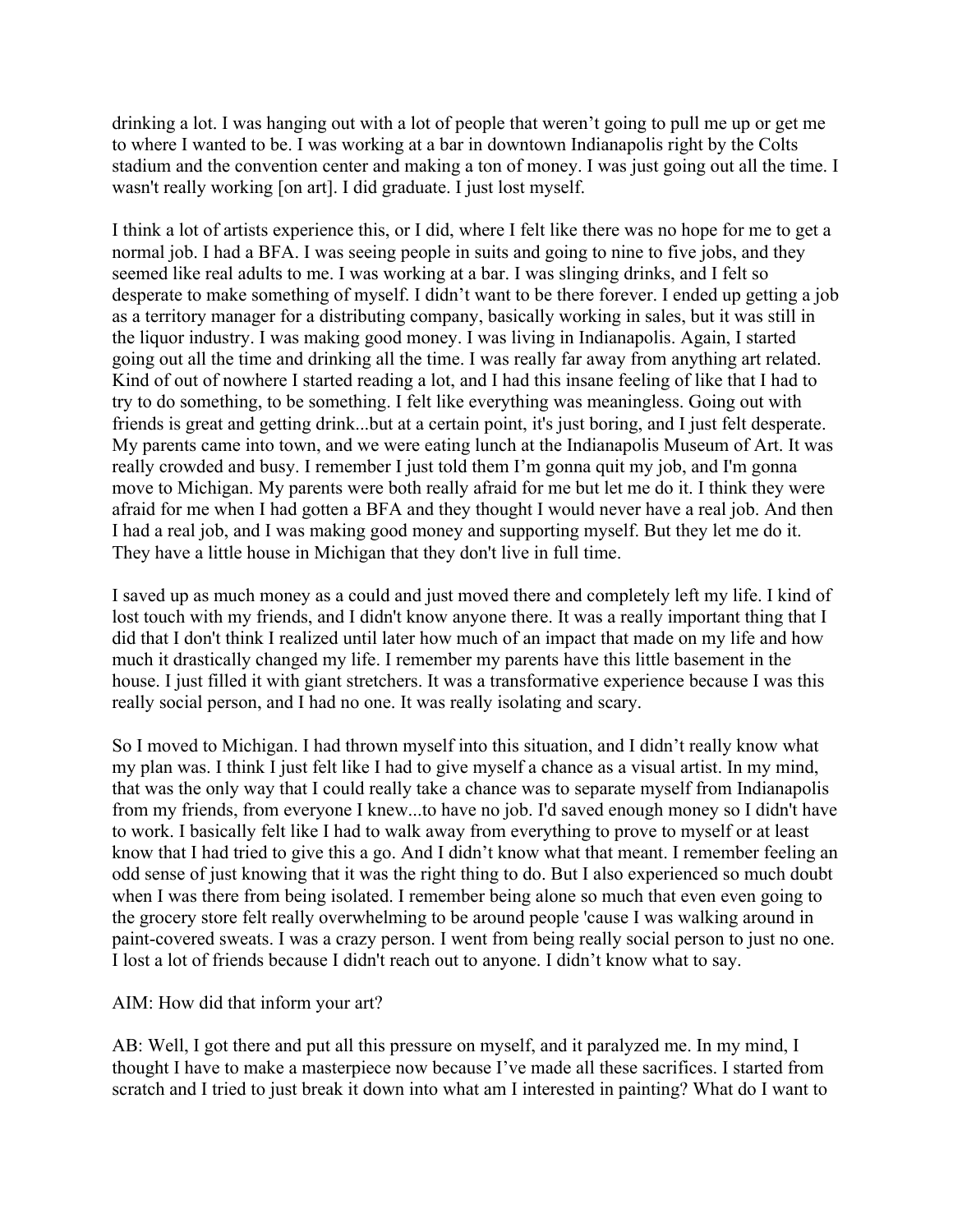paint? What do I enjoy painting? I was looking at a lot of painters, and I had to force myself to not look at other work because I would mimic things without realizing it. My parents have a ton of *Time* magazines and *New Yorker* magazines and *Smithsonian* magazines. I started tearing out images from those magazines, and then I started drawing them on canvas. I ended up painting a lot of pictures of women, and I started thinking about how women are portrayed in the media and fashion magazines. I started painting pictures of women trying to get to sense of urgency or this sense of struggle or desperation in any of them. It just started transferring onto the canvas. I painted women who were mothers, women with other women. I started thinking about jealousy. I started thinking about a woman's struggles to overcome what people expect of her, or a woman potentially losing her identity through being a mother or being married. I started thinking about all those things, which is odd because I'm not a mother, and I wasn't married or even in a seriously relationship at the time. But for some reason I was really fascinated with that concept.

## AIM: Through search of your own identity?

AB: Yeah, yeah. I gravitated to this one photograph that I found of my mother on wedding day. My mother had to drop out of grad school because she found out she was pregnant with me. She had only been with my dad for six months. Of course she went back and ended up getting her PhD. But there's this photograph on her wedding day, and she just looks so sad. My mother is an incredibly driven woman, and I admire that in her. I think she was so afraid of becoming like anyone else that she grew up with who didn't go to school. She worked really hard and was in a master's program, and she found out she was pregnant. She had to drop out, and she got married. Maybe it was me imagining it, but I imagined what would go through your mind when you don't come from a background of people who go to college, and it's a big deal for you to go to be there, and then you have to walk away from it. She was obviously determined to back, and she did, but I was obsessed with that idea of losing yourself. I think that I very obviously relates to how I felt working in that job and going out all the time and drinking. I had lost myself, not to be cheesy. I was painting all these images of women. Over time––to get back to why this brought me to Memphis––I realized I needed to make a body of work to apply to graduate school. That was the most obvious end to what I was doing 'cause I wasn't going to be in Michigan forever. I was going to run out of money, and I had to go back and get a job.

AIM: Had you thought about taking the artist's path and trying to start getting in shows and exhibiting––and not doing school?

AB: I tried to get into some shows, and I think that my work was really bad. I wasn't that strong. I didn't realize it at the time, but it was young. It was hesitant. Even though I was doing something good for my work and I was finding my voice as an artist, I wasn't there yet. I tried to get into some shows. I was rejected by shows. I got into a few shows, but for some reason it didn't occur to me to be like, "I'm going to give this a go." It felt like the only way to reinsert myself in another art community or to find those connections that would lead me to the next step was graduate school. I also fantasized about moving to Colorado or moving somewhere, but I ultimately knew that would be isolating and really hard for me to enter into some kind of art community. I put together a body of work and applied to several graduate programs. My mom convinced me to apply to university of Memphis. I didn't want to apply there.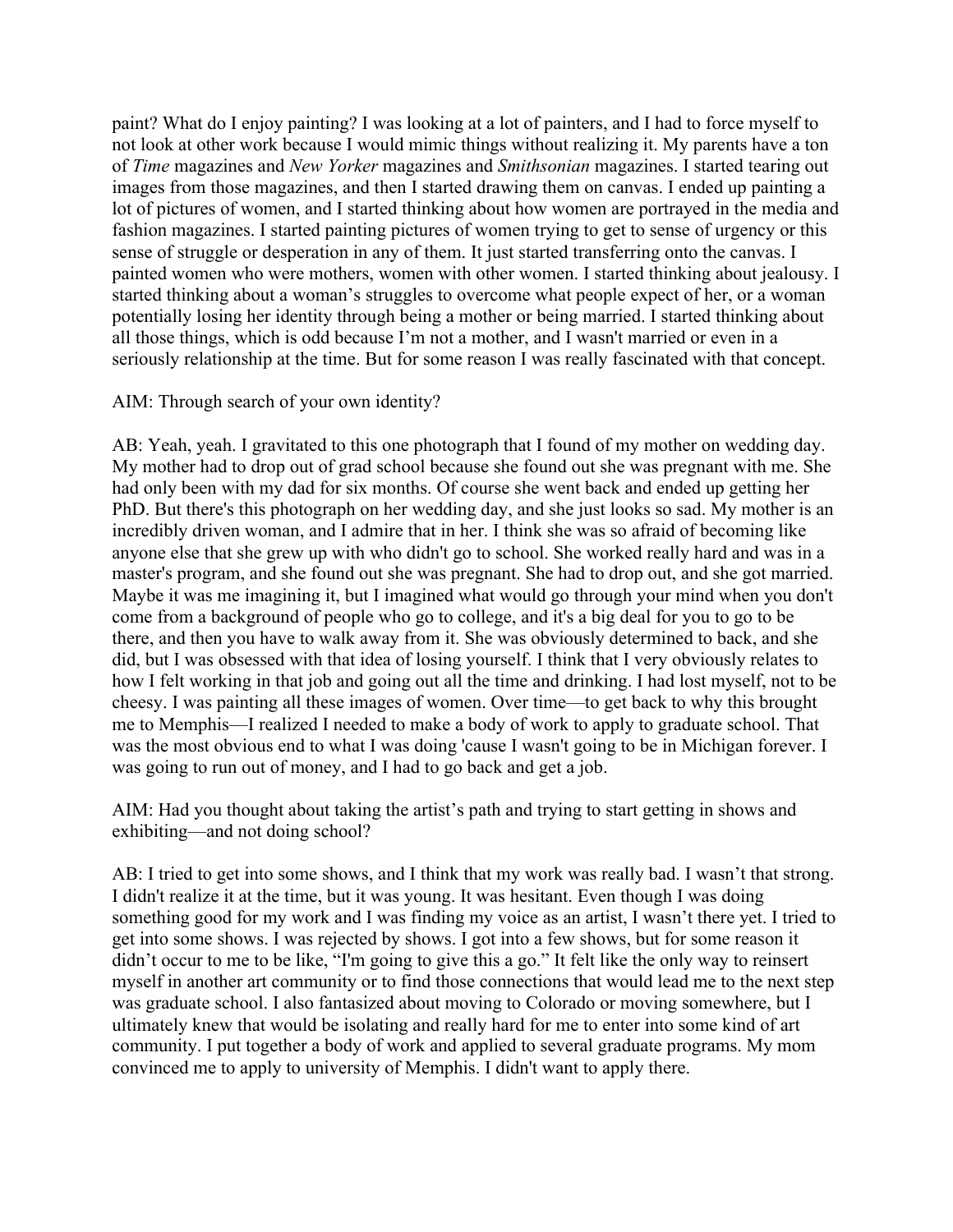AIM: How did she hear about the University of Memphis?

AB: She just did research of not expensive MFA programs that wouldn't put me in an enormous amount of debt. She brought that one to my attention, and I didn't want to apply. I was accepted but I didn't really want to go visit. She was like, "Just go visit with me." We went, and I knew immediately that's where I needed to be.

AIM: Just belonging.

AB: Yeah. I just felt a sense of, "I'm going to try this." I started interning at David Lusk Gallery while I was in grad school, which is how I have the job that I do now. Do you feel like you went through anything similar where you had to make a choice to commit to your work or not?

AIM: So I definitely felt like when I was at Vanderbilt and I decided to major in art and art history and not go into the sciences, that was a big deal. I heard a lot about that. I had been this really dedicated person at Vanderbilt. Then I went to SAIC, and everyone was at this high caliber. They were all competing to be rock star artists. That first semester I thought to myself, "Am I doing the right thing?" And the other time when I became a mother.

I love, love my son. But at the time I was just getting starting to get interest in doing shows here. I started going out and was getting involved with getting my work out to galleries and exhibit. I was starting to get a record stuff going on in Nashville again. I was engaging with people, going to openings...And then I got pregnant and I felt like it just stopped. There was a two year hiatus where I didn't know if I was coming back to art or not. It was kind of depressing. It was like a whole identity change becoming a mother. I was very driven to do something professionally, be the best that I could be... and then having this abrupt stop to that and moving into this, "You're a mother now. You breastfeed and you change diapers. It's not about you. It's about the child. I'm not making any art work. I can't say I'm an artist."

I was extremely hard on myself. I was just stuck in this funk for at least a year. It took me a year to come out of it...probably two years I felt like, I knew what I was doing was probably important, but it was hard to get that affirmation from other people. I didn't know many other people with children. I felt like it was isolating. I was at home, which was a total change. I didn't have experience with kids.

AB: What did you try to force yourself to do to get back into it?

AIM: I started writing some because I didn't have time to get into the studio and actually have studio time. I felt disconnected even from sketching. Eric encouraged me to start taking photography when we were out on walks in the neighborhood and I was pushing Grayson around in a stroller. He was like, "Take your camera with you. Just fool around." I'm like, "I'm not a photographer. I'm not really trained. I had classes in college, but that was a while ago." And he was like, "No. Just do it." I started looking at things. Like there's glass on the ground. Well that's interesting. I started taking photos of these little things in our gritty neighborhood. Leftover string or trash, candy that was crumbling with ants all over it. A beaten-up run-over newspaper.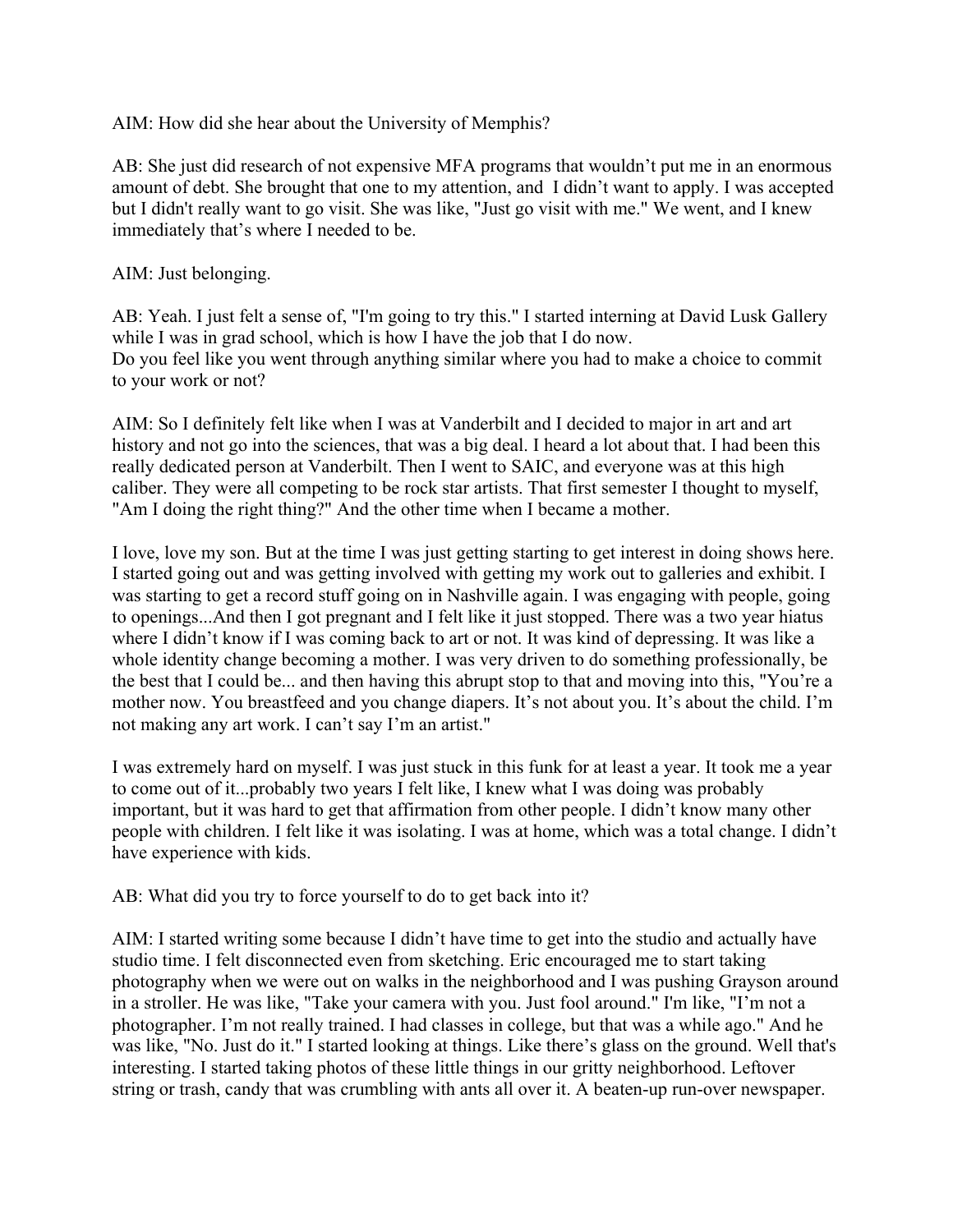Just things that people pass by and don't really think about. I saw on opportunity for re-focusing on those things and making them dramatic. That's how I slowly got back into art. I had this huge self- consciousness bearing down on me about photography. "I don't know about f-stops. I'm not technical. I'm not printing this on really great printer. I don't know all of that different tools to use. But I got over it. A lot of that is due to Eric encouraging me. He was like, "These are really interesting. It doesn't matter. You're a photographer because you took these photos." And I'm like, "But I'm not—." "No, no. You're a photographer because you took these photos." I started finding ways to merge the writing and the photography together and that's how I started coming up with the some of the newer body of work.

AB: I think it's crazy how far away you can feel from your work when you take some time off, and how hard it can be to feel connected with it again or feel like what you're doing makes sense. I think it's so important to prepare for that when people are coming out of school, or when people are just trying to keep making work.

AIM: They don't tell you about this during art school! I did have one professor at the School of the Art Institute who was like, "Do something creative every day. Just continue the fluidity of the creative process in your head. Sketch something every day, or do something little. Do a collage with Post-It notes." That is one of the most difficult things to do! I didn't realize it would be so difficult to live in the real world. It's such a blessing to have that dedicated time while you're in school. You'll never really be able to get to have that time again outside of school, or at least for very few people.

AB: It's not just the time, it's the audience. If you come out of a school––anyone who's an artist– –if you don't have a gallery, if you don't have people around you who are holding you accountable for what you're doing, that's one of the hardest things to overcome. How do you find meaning in making work if no one is looking? Or if no one will look? Or if it will just pile up in your basement and no one may ever see it. Everybody in a creative position has to dig deep about "Why am I doing this?" It's so easy for it to feel meaningless. That's the hardest thing, having that community or a way to find audience or feel like there's meaning behind what you're doing.

You kind of have to go through a stage and where you swallow your ego. Someone who is driven to go to law school or med school, there's an easy way to spell out someone's success. Oh, that person is a lawyer, I respect them. That person has worked really hard to be a doctor.

AIM: That was ingrained in me very heavily as a child.

AB: Oh I'm sure. My mom came from a family where no one had gone to college, and she pulled herself out of that to get a PhD and has her own practice. She's a very strong, hard working woman. That's something I had to grapple with. Like a lot of artists, you can feel bad for yourself. You have people who are being celebrated, especially having siblings that are really successful, and it's easy to see they're successful. It's not easy to see how someone is successful if they're an artist. I remember feeling desperate to be acknowledged as someone who is driven and dedicated to something, but you don't always have something to show for it. That can be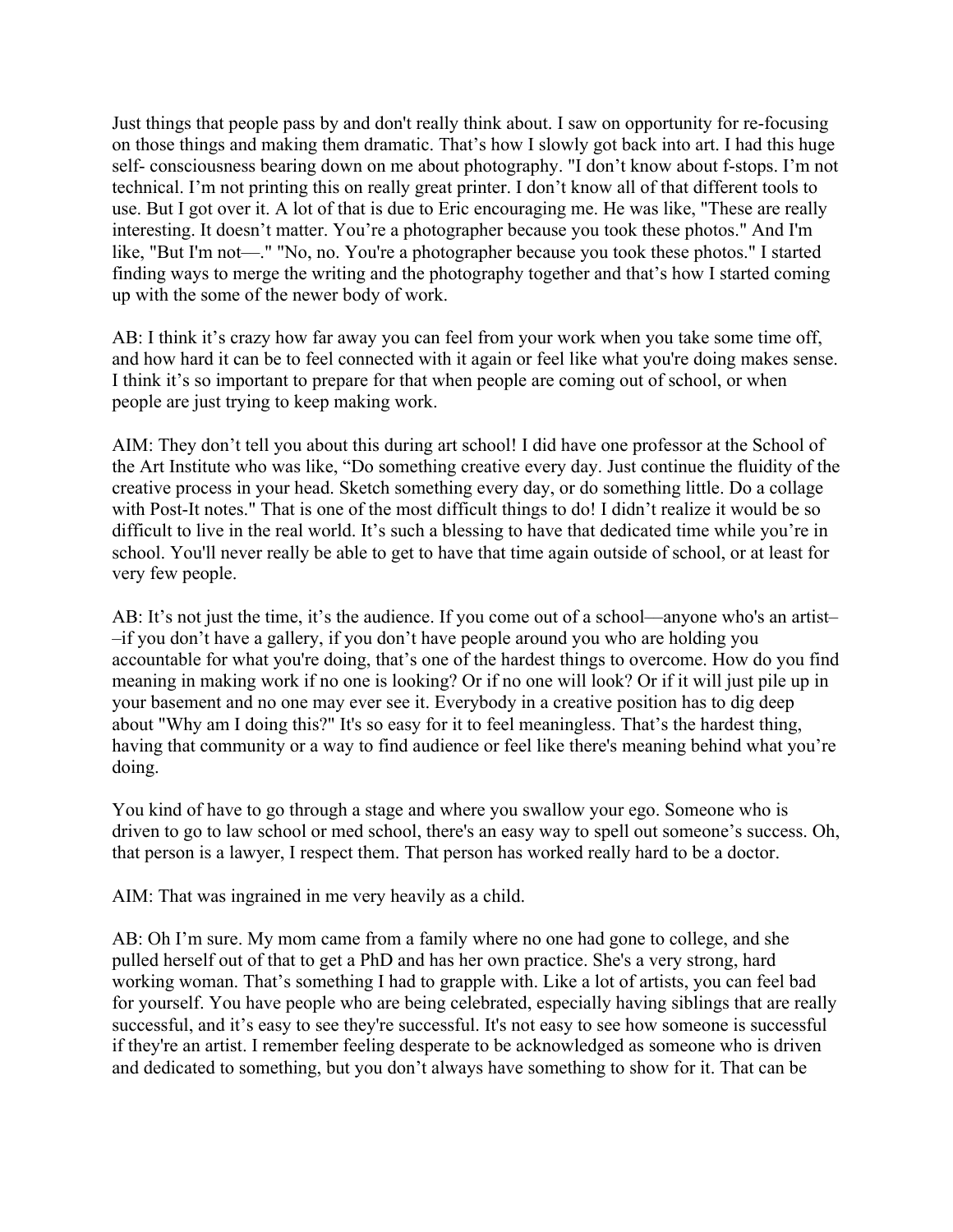really hard to swallow that ego and just accept the fact that people might not view you in that way necessarily.

AIM: And at the same point, if I had followed my original plan and become a doctor or gone into medicine of some sort, I would not be happy. I'm just starting to realize that I'm an intelligent person and an artist; I don't have to measure myself by the regular standards.

I'm curious how you feel as a new artist coming into Nashville within the past year, what that experience has been for you, and how Nashville compares with other cities regionally and nationally, and how you feel Wedgewood-Houston might fit in with that picture.

AB: I actually don't feel like I have a lot of experience in other cities. I lived in Indianapolis for a very long time, but I wasn't very involved in the art scene. Even though I was in BFA program at Indiana University, I was very distracted at the time and didn't go to openings much. I was just a different person. I feel like the only other art scene I can comment on is Memphis because I was in a graduate program there and I got to know a lot of artists. There's a lot of very passionate people that are trying very hard to get the art scene on the map there. There's also a lot lacking. They need more art writing. There's not any critical writing about art. I think that would help. I am so glad I moved to Memphis and had that experience having never really lived in the South before that. I think it's a great place for a young artist, or an artist at all, to move. There's just a lot of excitement and hardworking people down there.

AIM: What are your impressions of Wedgewood-Houston from the past year you've been here?

AB: I've been surprised. I was kind of afraid to move to Nashville. I didn't want to move to Nashville. We moved here because of my fiance's job. It worked out that I was able to keep my job that I was working at in Memphis. I hadn't spent a lot of time in Nashville. There's a weird rivalry between Memphis and Nashville. I think I just had it in my mind that Nashville was gonna be more commercial and not have the grit of Memphis. I was really worried. I was also worried because when I was in Memphis I was in graduate school and had created this community of artists. I was scared to be plucked from that even though Nashville's not that far away. I didn't know how I was going to be received. I was fortunate enough to come into an art job that allowed me to be introduced to people in the arts, which helped me a great deal. Without that I would have felt incredibly isolated. Because how do you meet other artists?

AIM: Even a couple hours is a lot when you're talking about everyday living and your everyday environment. One thing that is interesting is that there are so many people moving here. I used to feel like I knew the majority of the art community. I've realized that within the past couple of years, the art community has just multiplied. I think there are also some challenges with our neighborhood being opened to the public. Historically the public didn't really come to our neighborhood. It was maker- and artist studio, industrial, and then this diverse neighborhood that nestled inside of this pocket community. We are trying to think about how things have changed and how to still connect with people in the community who have been here or grown up here and have experienced the community in very different way. Do you have any thoughts about the gallery's role of being in the community as a business and ways to engage the community? Has that come across your radar?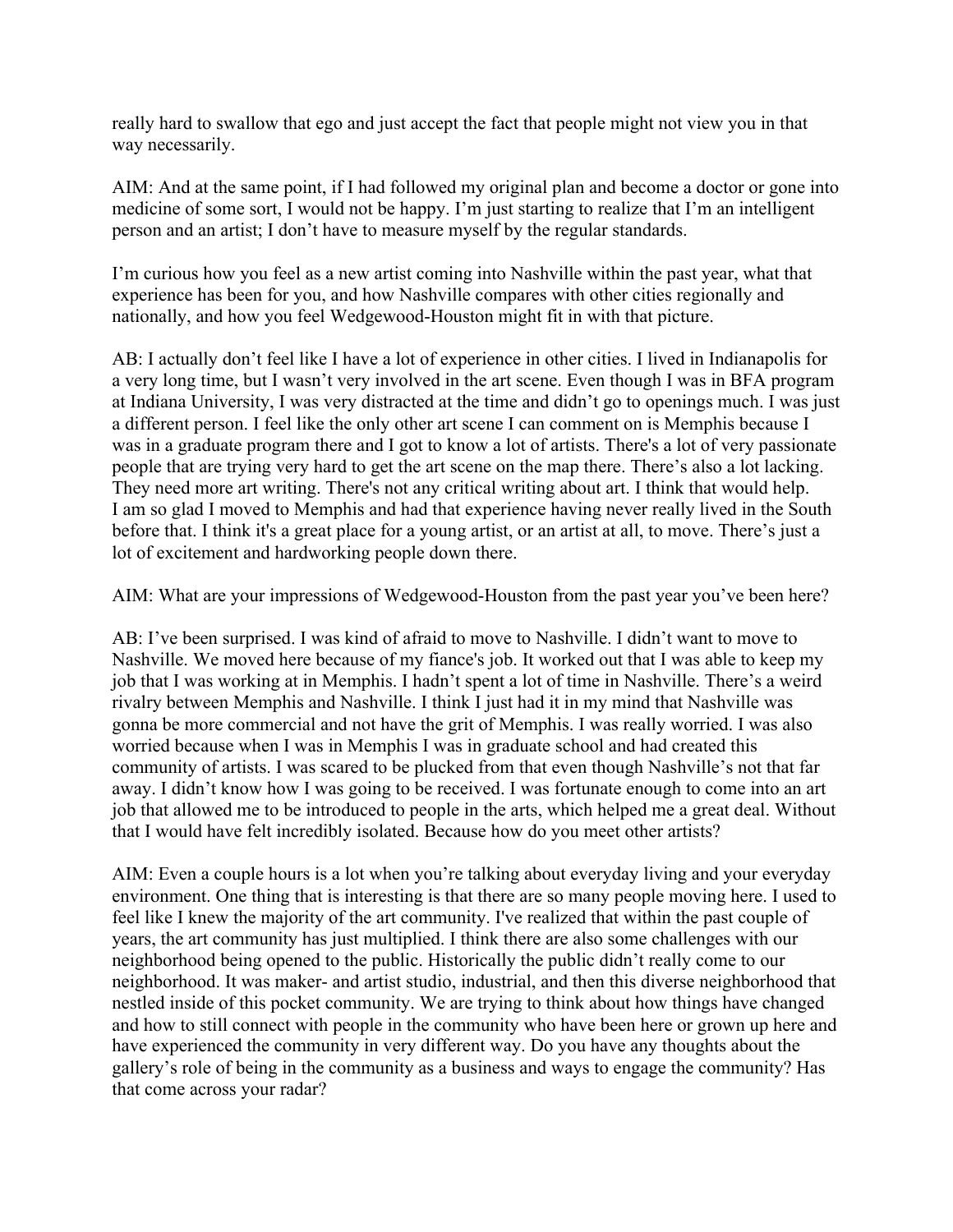AB: That's something that I certainly think about. Wedgewood-Houston is becoming known as this arts district, and I don't know how welcoming that is to people who live here. To be honest, I haven't had many conversations with people who have lived here for a long time. I certainly hope that people feel welcome. We try to do a lot of talks at gallery that are open to the public informing people about the work that we have on walls, and giving artists opportunity to talk. And this is something I've talked to Erica about and other people about. I get to a point where I'm just not sure how to further engage. We advertise with NPR, which helps let people know where we are. I do feel like there's this great turnout for art crawl, which is really exciting to see that many people are coming out. But I don't know how many of those people physically live in neighborhood, or if people feel like it's for them and if they can come over and engage with us.

AIM: I don't know if possibly doing a community day or something where people could come and meet, greet each other, have a get together but with the art around them, or maybe having some art appreciation programming for residents that maybe feel intimidated by art.

AB: They have record day in Nashville where people go out and buy records and support the record store. We want to do something similar to that with with galleries where it's a gallery day, or maybe it's structured around a community day. That is something we've talked about a lot.

AIM: I didn't realize it before, but over the past couple of years, I do really feel like community is the core of my practice. I used to always think that I was very individualistic. But I think that either I've changed, or I've just realized that was just one aspect of me. I really do need this community to thrive.

EC: A big thanks for Alysha Irisari Malo, Eric Malo, Amelia Briggs, and all of the South Nashville voices on today's episode.

WeHome is produced in collaboration with Nashville Metro Planning Department and Seed Space and is supported by the National Endowment for the Arts' Our Town granting program. Tony Youngblood composed our theme and original score. Micheala Intveld-Sutherin designed our logo and built our website. Joseph Bazelais is our community coordinator. Courtney Adair Johnson is our social practice consultant. Carolyn and Brian Jobe are co-directors of Seed Space and our project coordinators.

We record our interviews at Nashville Public Television. Please check out their awesome video series, A Word on Words, where authors talk to authors about all topics literary. Find it at awordonwords.org. BURNAWAY is an awesome contemporary art magazine, and they're helping us spread the word about South Nashville. Read their reviews, news, and interviews at burnaway.org.

Finally, Lauren Cierzan illustrates every episode of WeHome. You can view them online at our website wehomepodcast.org and learn more about Amelia, Alysha and our team.

Next time, we'll talk to two high school students who have a new plan for South Nashville: solar sidewalks.